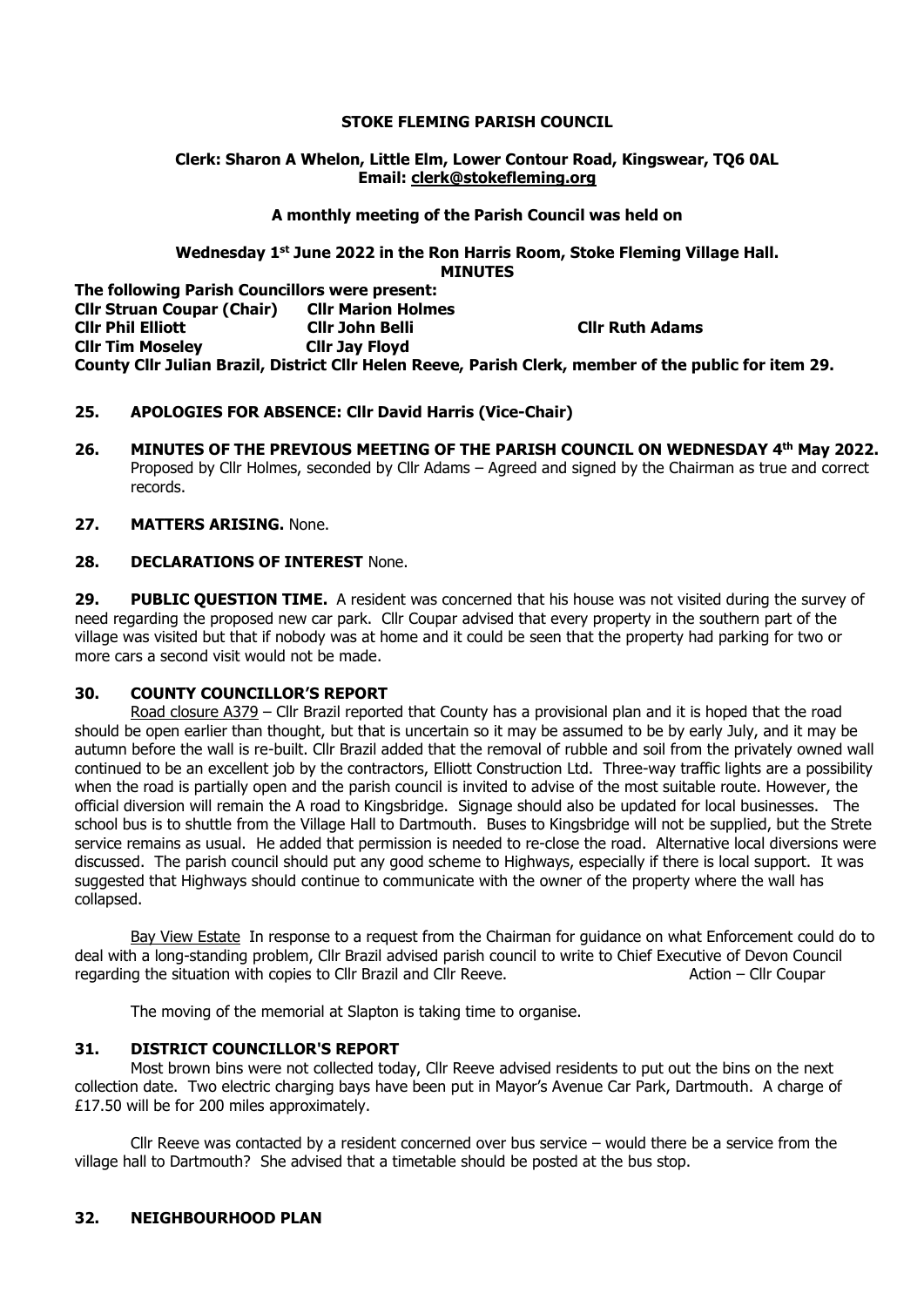**a)** Proposed new car park, including recreation ground biodiversity area. £47,500 in s106 funding has been received in respect of the School Road development and will be earmarked for this project.

## **33. COMMUNITY**

- a) Village stream Report from Cllr Elliott. South West Water will do a survey, clear the flow and have discussed the possibility of a grille.
- b) Re-opening of pavilion toilets. Steam cleaning is planned. Cllr Holmes and Cllr Adams volunteered to clean the toilets before they open.
- c) Future use of pavilion. A suggestion of a pavilion Open Morning deferred to the July meeting.
- d) Ukrainian refugees support was discussed with Cllr Brazil and Cllr Reeve. Briefings will follow a webinar to be attended by Cllr Holmes. The Youth Club is holding English lessons for Ukrainian refugees, 9 have attended so far.
- e) School Road postal address suggestions. Mill Park, Harris Way (or Close), Queens Walk, Elizabeth Way, Jubilee Road suggested.
- f) Bay View Estate update see County Councillor's report above.

## **34. ROADS & TRANSPORT**

a) Virtual pavement - Another letter has been written to Highways suggesting a meeting on site.

b) Signage at A3022 junction with Venn Lane – a response from Highways is awaited.

c) Hedgehog warning signs – Highways have advised that none of the official warning signs have been approved by the Dept for Transport and it may be best to have signs designed locally and put up. The matter is on the agenda for Sustainable Stoke Fleming

## **35. MAINTENANCE**

a) Play area repairs. The manufacturers are experiencing supply difficulties. Cllr Elliott to send Cllr Coupar another quote from a different manufacturer. Action – Clir Elliott – Clir Elliott

### **36. CLIMATE CHANGE**

a) Next meeting of Sustainable Stoke Fleming will be on  $9<sup>th</sup>$  June.

## **37. QUEEN'S PLATINUM JUBILEE CELEBRATIONS**

- a) Proposed Platinum Jubilee Way. Tender for lights is in process one quote of £10,000 plus VAT has been received – item postponed to July meeting.
- b) Celebrations all is clear for procedure and council will be prepared for the event.

## **38. ACTIONS REGISTER**

a) Report to be updated.

## **39. PLANNING: The following were noted: APPLICATIONS**

a) Reference: 1507/22/TPO Cypress (T1) - Fell and Remove due to excessive shading and detrimental impact on growth to neighbouring beech. Ravensbourne, Ravensbourne Lane, Stoke Fleming, Devon, TQ6 0QR

#### b) Reference: 1178/22/ARM

Proposal: Application for approval of reserved matters following outline approval 15\_51/1710/14/O (Appeal APP/K1128/W/15/3039104) as varied by application reference 2609/19/VAR and 0479/21/VAR relating to access, appearance, landscaping, layout and scale for the construction of 46No. apartment extra care/assisted living scheme (Class C2) with provision of parking, gardens, access and associated works Site Address: Land Off Townstal Road, Townstal Road, Dartmouth

#### c) Planning Application Ref: 1711/22/ARC

Description: Application for approval of details reserved by conditions 3 (CMP), 4 (CEMP), 5 (Waste Audit), 6 (Highways Details), 8 (Drainage), 11 (Lighting Strategy), 17 (LEMP) and 22 (Badger Survey) of planning application 1503/21/FUL.

Address: Development Site At Sx859483 School Road Stoke Fleming

## **DECISIONS**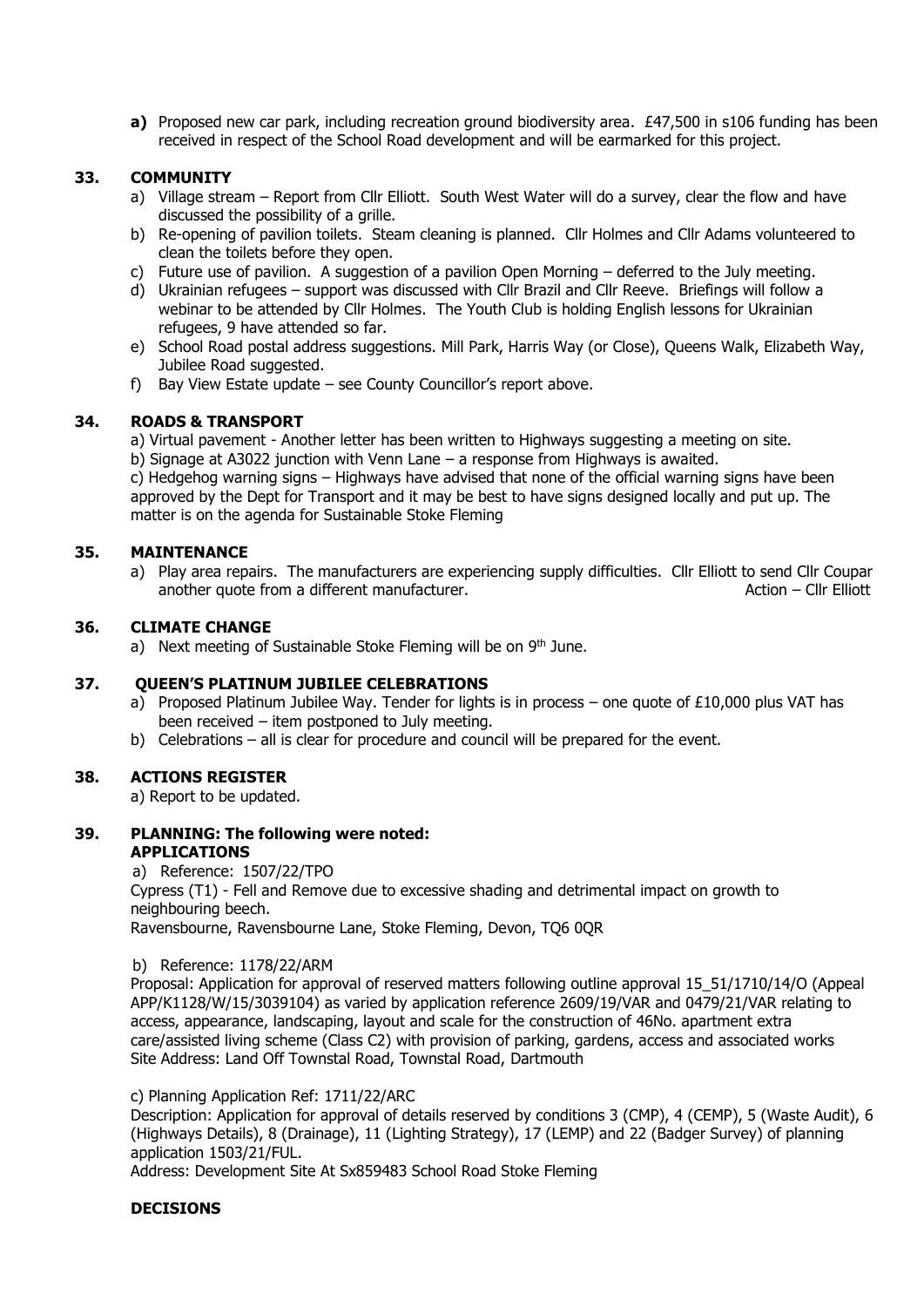a) APPLICATION NUMBER : 0744/22/ARC

LOCATION : Land at SX 857 508 adjacent to Townstal Road West of Dartmouth Little Cotton Farm Development Phase 1B

APPLICATION TYPE : Approval of Details Reserved by Conditions (discharge) PROPOSAL : Application for approval of details reserved by conditions 2, 3, 5, 5(a),5(b),5(d),5(e),5(f),5(g),5(h),5(j) and 5(k) of planning consent 0936/19/ARM DECISION DATE : 04-May-2022 DECISION: Discharge of condition Approved

b) APPLICATION NUMBER : 1084/22/PDM Stoke Fleming

LOCATION : Windy Ridge Blatchmore Lane Bugford TQ6 0LT APPLICATION TYPE : Prior Approval Agricultural building to dwelling C3 PROPOSAL : Application to determine if prior approval is required for a proposed change of use of agricultural buildings to 1No. dwellinghouse (Class C3) and for associated operational development (Class Q  $(a+b)$ 

DECISION: Prior Approval Required and Refused

c) APPLICATION NUMBER : 1503/21/FUL Stoke Fleming LOCATION : Development Site At Sx859483 School Road Stoke Fleming APPLICATION TYPE : Full Planning Application PROPOSAL : READVERTISEMENT (Revised plans received) Erection of 20 dwellings (incorporating 6 affordable homes) with access, landscaping, parking, public open space and associated works DECISION: conditional approval

d) APPLICATION NUMBER : 0727/22/PDM Stoke Fleming LOCATION : Ash Cross Barn Ash Cross Dartmouth TQ6 0LR APPLICATION TYPE : Prior Approval Agricultural building to dwelling C3 PROPOSAL : Application to determine if prior approval is required for proposed change of use of agricultural building to No. 1 dwelling houses (ClassC3) and associated operational development (Class Q (a+b)) DECISION: Prior Approval Not required

e) APPLICATION NUMBER : 3120/21/FUL Stoke Fleming LOCATION : Proposed Development Site Sx856508 A3122 Norton Cross To Townstal Road **Dartmouth** APPLICATION TYPE : Full Planning Application PROPOSAL : Planning application for attenuation basins, pumping stations, public open space, landscaping and associated works in connection with the residential and employment development of land to the north/ east DECISION: Conditional Approval

d) Affordable Homes Management – confidential item highlighted to council.

## **40. FINANCE**

a) BALANCES at 25<sup>th</sup> May 2022

Treasurer's account £35,792.65 Savings account £12,377.52

c) PAYMENTS FOR APPROVAL

b) RECEIPTS £500 SHDC Cllr Reeves Locality Fund – Grant for Jubilee bench £47,500 from Strongvox for Car Park and Biodiversity project (post 25/5/22)

| For Payment   | FP/DD     | Reason                        | Amount  | <b>VAT</b> |
|---------------|-----------|-------------------------------|---------|------------|
|               |           | Radar Speed sign, battery and |         |            |
| Elancity      | FP        | install                       | 2354.00 | 392.33     |
|               |           | msn business basic Acronis    |         |            |
| lan Tomlinson | <b>FP</b> | backup                        | 11.70   | 1.95       |